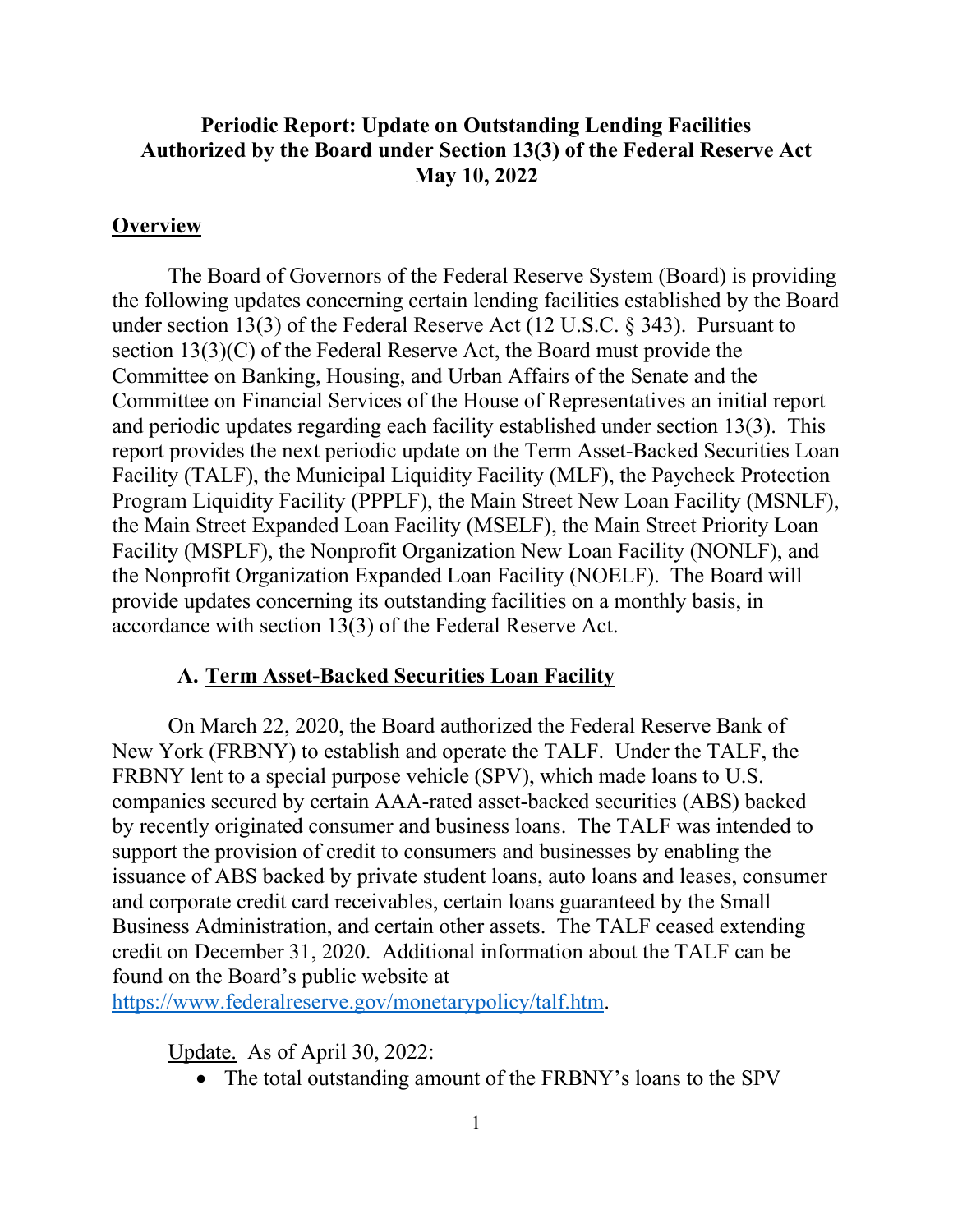under the TALF was \$1,263,698,212.<sup>1</sup>

- The total outstanding amount of loans made by the SPV to eligible borrowers was \$1,159,597,266.
- The total value of the collateral pledged to secure the FRBNY's loans to the SPV was \$2,669,976,136.<sup>2</sup>
- The total value of the collateral pledged to secure the SPV's loans to eligible borrowers was \$1,317,632,431. 3
- The total amount of interest, fees, and other revenue received by the SPV with respect to the TALF, reported on an accrual basis, was \$49,696,208.
- • The total amount of interest, fees, and other revenue or items of value received by the FRBNY, reported on an accrual basis, was \$4,872,859.
- TALF, the TALF includes features that are intended to mitigate risk • As described in the Board's initial report to Congress regarding the to the Federal Reserve. The Board continues to expect that the TALF will not result in losses to the Federal Reserve.

Additional transaction-specific disclosures regarding the TALF may be found in the attached spreadsheet (Spreadsheet A).4

# **B. Municipal Liquidity Facility**

 On April 8, 2020, the Board authorized the establishment of the MLF. authorized the FRBNY to operate the MLF. The MLF ceased purchasing eligible notes on December 31, 2020. Additional information about the MLF can The MLF was intended to support lending to state, city, and county governments, certain multistate entities, and other issuers of municipal securities. The Board be found on the Board's public website at

https://www.federalreserve.gov/monetarypolicy/muni.htm.

<sup>&</sup>lt;sup>1</sup> Loans were extended to the SPV by the FRBNY on the loan closing date.

 $2$  Includes \$1.4 billion equity investment from the Department of the Treasury and interest

earned thereon.<br><sup>3</sup> Reflects the estimated market value of the collateral, based on information from third-party vendors.

<sup>&</sup>lt;sup>4</sup> Transaction-specific disclosures regarding the TALF include the material investors identified to the Board by TALF agents on or before the as-of date. This information may be updated in future reports should the Board receive revised material investor information.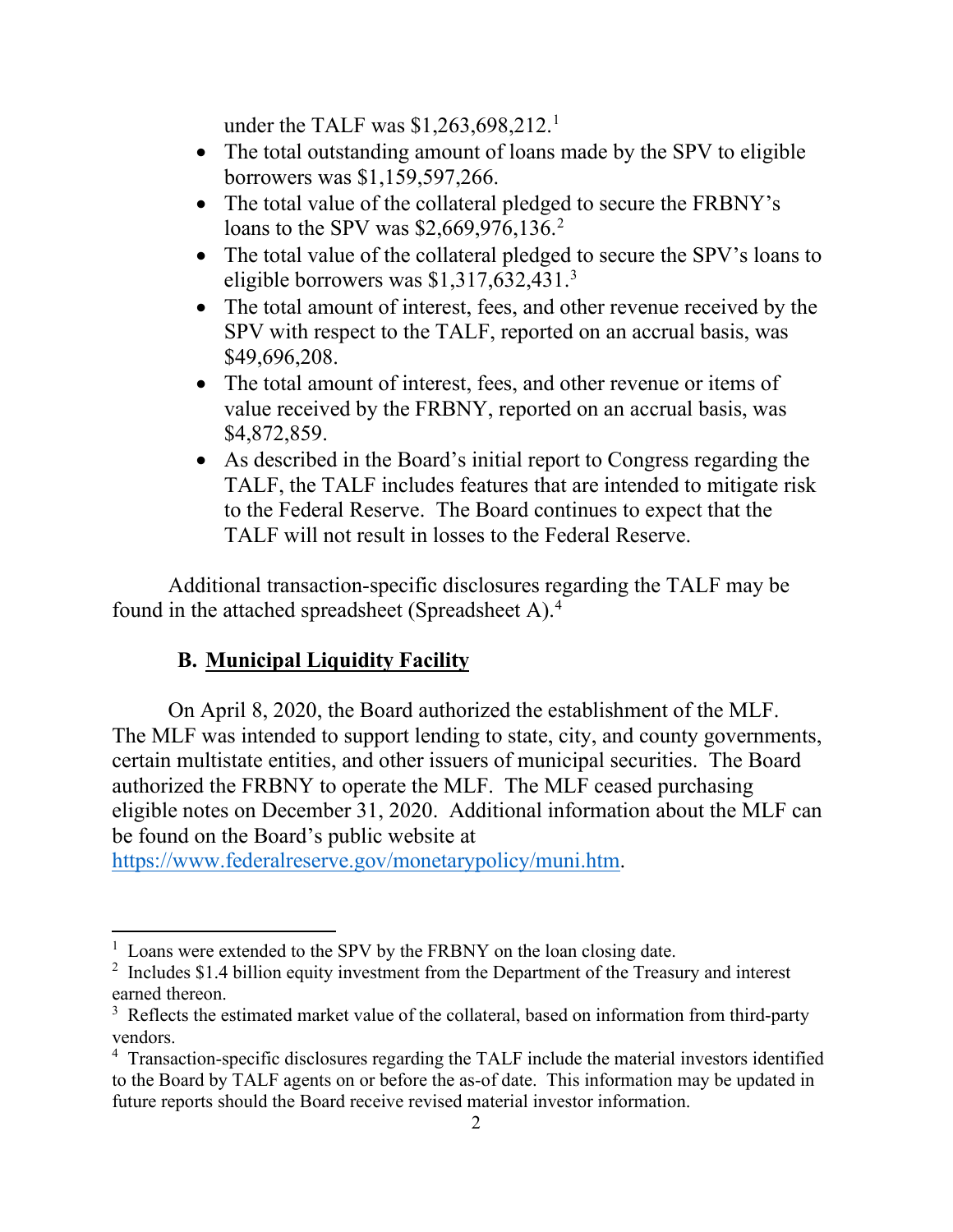Update. As of April 30, 2022:

- • The total outstanding amount of the FRBNY's loans to the SPV was \$2,907,280,000. 5
- • The total outstanding amount of the notes held by the SPV was \$2,907,280,000.
- The total value of the collateral pledged to secure the FRBNY's loans to the SPV was \$7,291,978,370.<sup>6</sup>
- The total amount of interest, fees, and other revenue received by the SPV with respect to the MLF, reported on an accrual basis, was \$170,702,013.
- The total amount of interest, fees, and other revenue or items of value received by the FRBNY, reported on an accrual basis, was \$7,307,879.
- the Federal Reserve. The Board continues to expect that the MLF • As described in the Board's initial report to Congress regarding the MLF, the MLF includes features that are intended to mitigate risk to will not result in losses to the Federal Reserve.

Additional transaction-specific disclosures regarding the MLF may be found in the attached spreadsheet (Spreadsheet B).

# **C. Paycheck Protection Program Liquidity Facility**

 Banks to establish and operate the PPPLF. The PPPLF offered a source of Small Business Administration's Paycheck Protection Program. The PPPLF On April 8, 2020, the Board authorized each of the 12 Federal Reserve liquidity to financial institution lenders that lend to small businesses through the ceased extending credit on July 30, 2021. Additional information about the PPPLF can be found on the Board's public website at https://www.federalreserve.gov/monetarypolicy/ppplf.htm.

Update. As of April 30, 2022:

- The total outstanding amount of all advances under the PPPLF was \$21,552,273,299.
- The total value of the collateral pledged to secure outstanding

<sup>&</sup>lt;sup>5</sup> Loans were extended to the SPV by the FRBNY on the basis of settled note purchase transactions.

 $6$  Includes \$4.2 billion equity investment from the Department of the Treasury and interest earned thereon.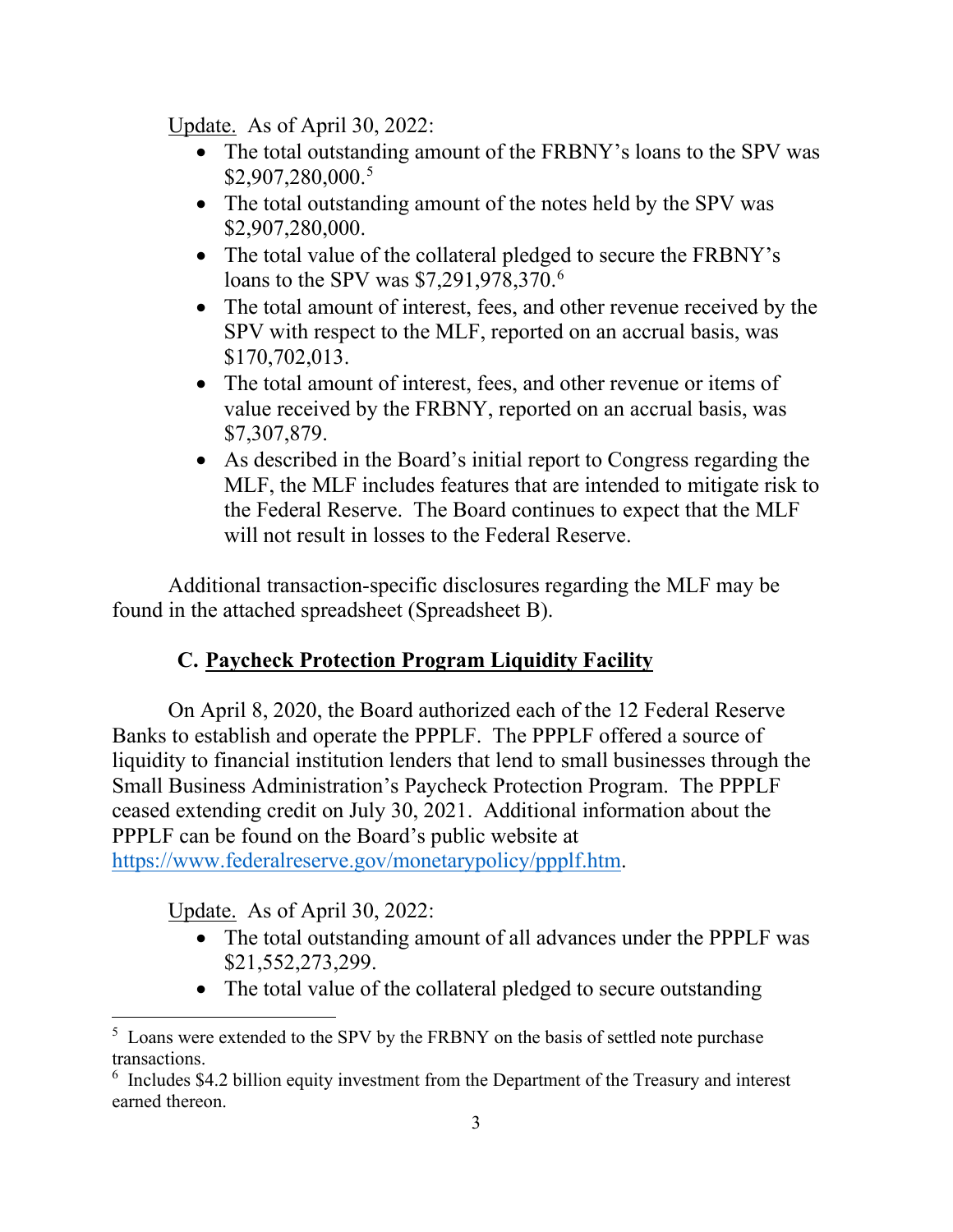advances was \$21,552,273,299.

- • The amount of interest, fees, and other revenue or items of value received under the facility, reported on an accrual basis, was \$394,402,182.
- As described in the Board's initial report to Congress regarding the PPPLF, the PPPLF includes features that are intended to mitigate risk to the Federal Reserve. The Board continues to expect that the PPPLF will not result in losses to the Federal Reserve.

Additional transaction-specific disclosures regarding the PPPLF may be found in the attached spreadsheet (Spreadsheet C).

## **D. Main Street Lending Program**

 were in sound financial condition before the onset of the COVID-19 pandemic. manage and operate all five facilities. The MSLP ceased purchasing The Board authorized a Main Street Lending Program (MSLP) to support lending to small and medium-sized businesses and nonprofit organizations that The MSLP includes five facilities: the MSNLF, MSELF, MSPLF, NONLF, and NOELF. The Federal Reserve Bank of Boston (FRBB) established one SPV to participations in eligible loans on January 8, 2021.

 This periodic update provides aggregate information about the MSLP. Additional information about the MSLP can be found on the Board's public website at https://www.federalreserve.gov/monetarypolicy/mainstreetlending.htm.

Update. As of April 30, 2022:

- • The total outstanding amount of the FRBB's loans to the SPV under the MSLP was \$14,147,056,568. 7
- The total value of the collateral pledged to secure the FRBB's loans to the SPV was \$28,634,466,925. 8

 $7$  Loans were extended to the SPV by the FRBB on the basis of settled transactions.

 $8$  Includes the principal amount outstanding of participations, net of allowance, purchased under the MSNLF in the amount of \$1,765,197,711; purchased under the MSELF in the amount of \$1,252,263,273; purchased under the MSPLF in the amount of \$9,555,095,668; and purchased under the NONLF in the amount of \$15,814,870. No participations were purchased under the NOELF. Also includes equity investment from the Department of the Treasury and related reinvestment earnings of \$15,705,150,531; cash and cash equivalents of \$283,499,152; and interest and other receivables of \$57,445,720. The total collateral value reflects the inclusion of